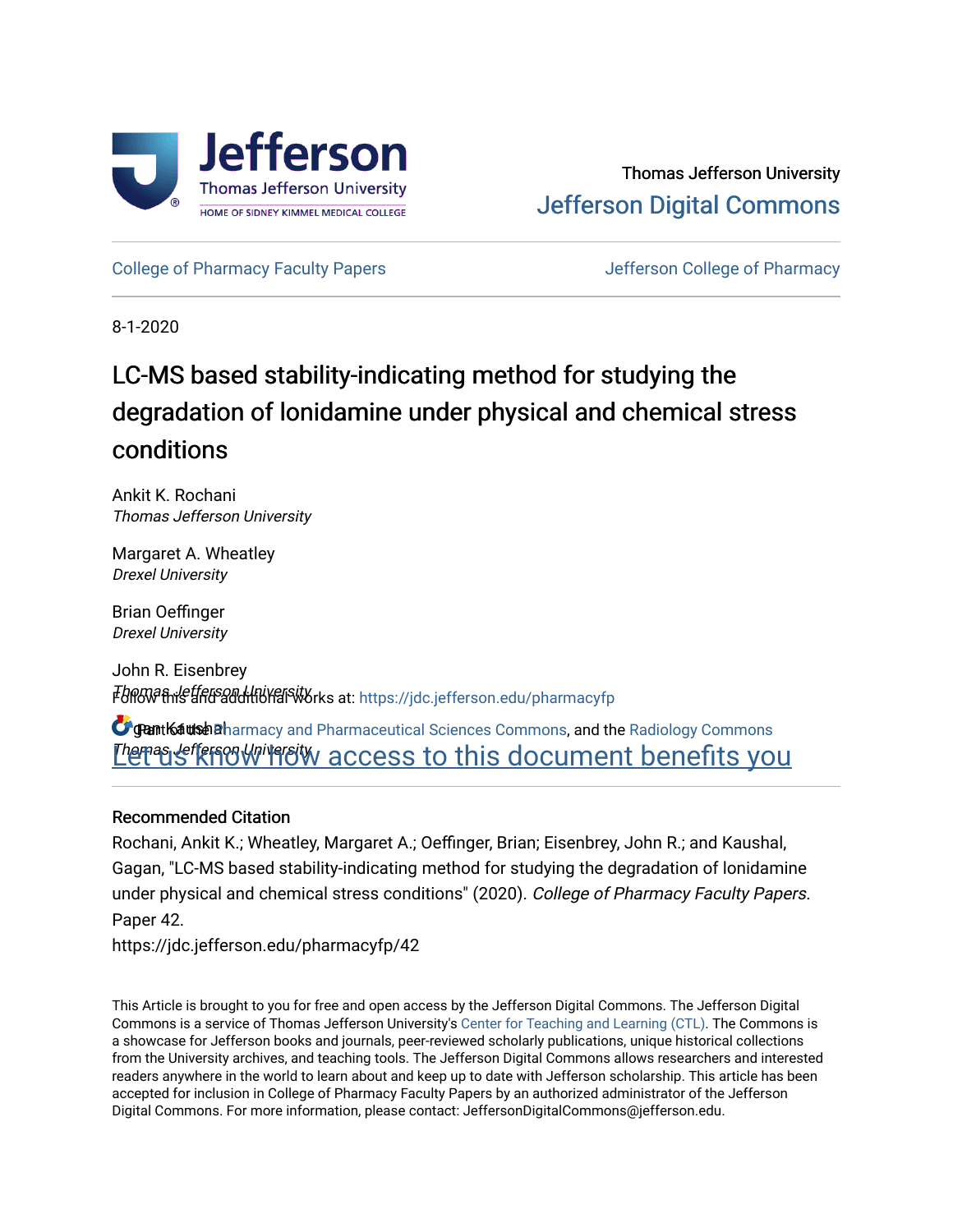

*Original Article*

# **LC-MS based stability-indicating method for studying the degradation of lonidamine under physical and chemical stress conditions**

**Ankit Kanaiyalal Rochani1, Margaret Wheatley2, Brian Edward Oeffinger2,**  John Robert Eisenbrey<sup>3</sup>, and Gagan Kaushal<sup>1,\*</sup>

*1 Department of Pharmaceutical Sciences, Jefferson College of Pharmacy, Thomas Jefferson University, Philadelphia, USA.*

*2 School of Biomedical Engineering, Science and Health Systems, Drexel University, Philadelphia, USA. 3 Department of Radiology, Thomas Jefferson University, Philadelphia, USA.*

# *Abstract*

**Background and purpose:** Lonidamine is a hexokinase II inhibitor, works as an anticancer molecule, and is extensively explored in clinical trials. Limited information prevails about the stability-indicating methods which could determine the forced degradation of lonidamine under stressed conditions. Hence, we report the use of a rapid, sensitive, reproducible, and highly accurate liquid chromatography and mass spectrometry method to analyze lonidamine degradation.

**Experimental approach:** The Xbridge BEH shield reverse phase C18 column (2.5 µm, 4.6 × 75 mm) using isocratic 50:50 water: acetonitrile with 0.1% formic acid can detect lonidamine with help of mass spectrometer in tandem with an ultraviolet (UV) detector at 260 nm wavelength.

**Findings/ Results:** A linear curve with  $r^2 > 0.99$  was obtained for tandem liquid chromatography-mass spectrometry (LC-MS)-UV based detections. This study demonstrated (in the present set up of isocratic elution) that LC-MS based detection has a relatively high sensitivity (S/N (10 ng/mL): 220 and S/N (20 ng/mL): 945) and accuracy at lower detection and quantitation levels, respectively. In addition to developing the LC-MS method, we also report that the current method is stability-indicating and shows that lonidamine gets degraded over time under all three stress conditions; acidic, basic, and oxidative.

**Conclusion and implications:** LC-MS based quantitation of lonidamine proved to be a better method compared to high-performance liquid chromatography (HPLC)-UV detections for mapping lonidamine degradation. This is the first report on the stability-indicating method for studying the forced degradation of lonidamine using LC-MS method.

*Keywords:* Forced degradation; LC-MS; Lonidamine; Stability indicating.

# **INTRODUCTION**

Approximately 1.7 million U.S. individuals are diagnosed with cancer each year and nearly half will die from the disease, according to data from the National Institute of Health (1,2). The rapidly growing nature of cancer cells indicates that cancer is an energy-dependent phenomenon. In the late 1990s, it was suggested that this rapid proliferation resulted from increased expression of genes coding for glucose transporters and glycolytic enzymes in tumor cells (3).

The glycolysis hypothesis provided an opportunity for cancer researchers to explore the use of novel and targeted therapies (4,5). In particular, they targeted hexokinase II (HKII), a protein that performs catalysis of the first step of glycolysis. Along with porin (a mitochondrial protein), it prevents the release of cytochrome C during apoptosis cascade. Research showed that the depletion of HKII in cancer cells increases the concentration of reactive oxygen species (ROS), which leads to cell death (6).

| Access this article online |                                      |  |  |
|----------------------------|--------------------------------------|--|--|
|                            | Website: http://rps.mui.ac.ir        |  |  |
|                            | <b>DOI:</b> 10.4103/1735-5362.293509 |  |  |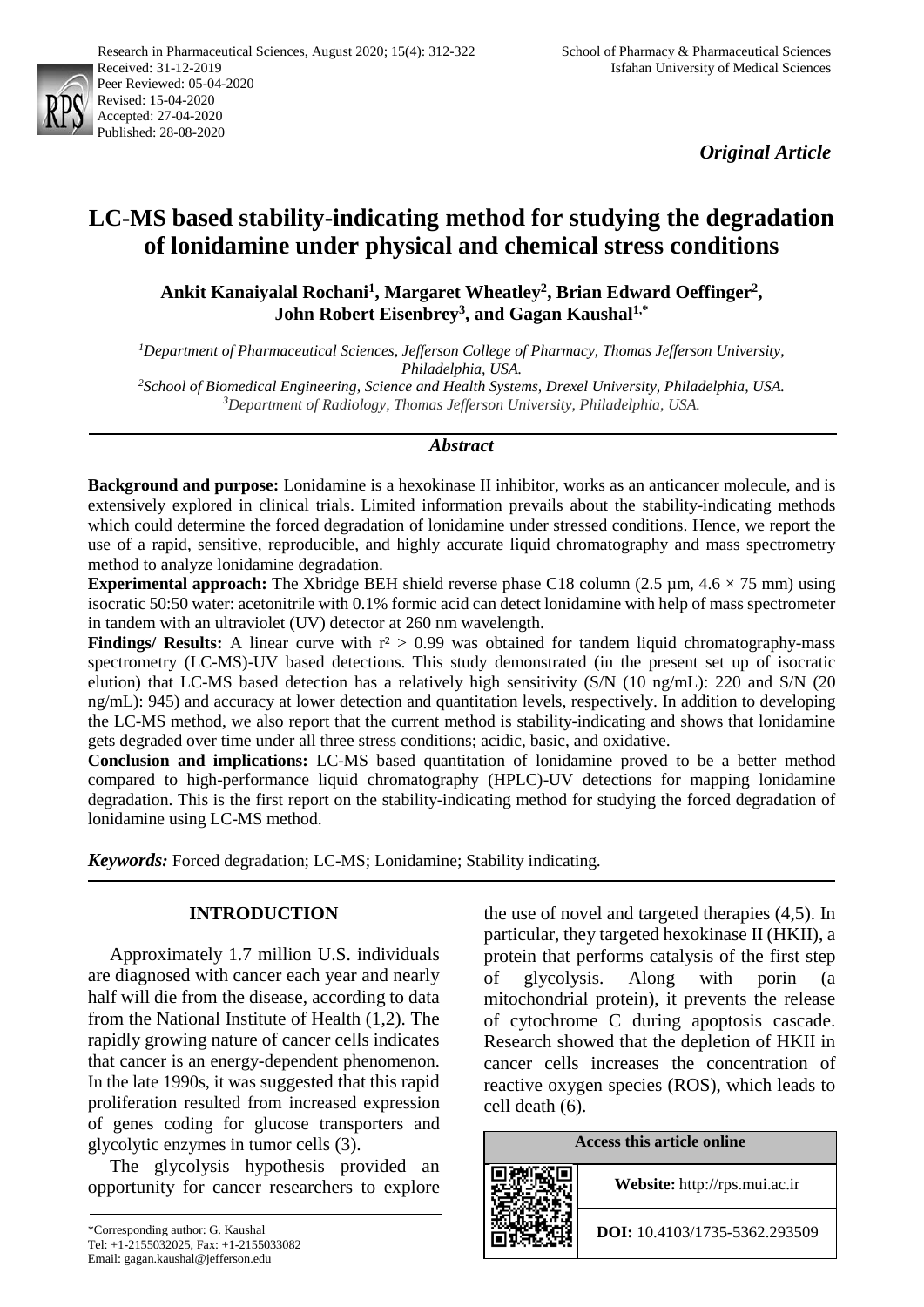Furthermore, the presence of certain HKII inhibitors causes detachment of HKII enzyme from mitochondria, which leads to cell death by a drastic reduction in ATP (7,8). This makes HKII protein an important drug target for nextgeneration anticancer therapy. Three molecules that inhibit HKII have been studied for their anticancer effects including 2-deoxyglucose, 3-bromopyruvate, and clotrimazole (5).

Researchers have also studied the anticancer potential of lonidamine (2-indole-carboxylic acid) as HKII inhibitor. It selectively reduces glycolysis of tumor cells, possibly by inhibiting mitochondrial-bound hexokinase, which is absent in normal differentiated cells (9,10). Lonidamine also reduces lactate production in B-cell chronic leukemia, possibly due to reduced cellular ATP (which is required for glycolysis) (11). Furthermore, lonidamine has been shown to improve the sensitivity of cancer cells to known anticancer drugs such as doxorubicin, cisplatin, melphalan, and others (12-15). As a result, this molecule was explored in phase I and II clinical trials in combination therapy against breast cancer, glioblastoma multiforme, ovarian cancer, and lung cancer (16). Lonidamine was well-tolerated but limited by poor bioavailability after oral administration.

In light of this poor bioavailability, lonidamine is currently been explored in microencapsulation and targeted nanoparticlebased strategies to improve its delivery (17-18). Current methods for quantifying lonidamine are limited, particularly at the lower concentrations employed in preclinical experiments.<br>
Lonidamine is usually quantified using usually quantified using conventional high-performance liquid chromatography (HPLC) assays in biological fluids and samples (19). Most HPLC methods have relatively high limits of detection and quantitation levels, indicating relatively low sensitivities at lower concentrations (20-22). Newer high-resolution mass spectrometers and ultra HPLC systems can aid in developing highly sensitive assays for the quantitation of lonidamine. To the best of our knowledge, LC-MS method has not been used to quantify lonidamine for analytical applications. Furthermore, the best-known method for studying the stability study of lonidamine was conducted with HPLC with limited information about the degradation profile of lonidamine. Our research indicates that LC-MS based methods for quantitation of pharmaceutical active ingredients and their metabolites can prove to be significantly sensitive (23,24). In the current work, we demonstrated a highly sensitive LC-MS method for quantitating lonidamine using single or selected ion monitoring (SIM) mode. Results showed improved sensitivity of LC-MS over HPLCultraviolet (UV) detection. Finally, the assay was used to quantitatively assess the degradation profile of lonidamine under strong acidic, basic, oxidative stress conditions.

# **MATERIALS AND METHODS**

# *Chemicals and reagents*

Lonidamine was procured from Sigma Aldrich (St. Louis, MO, USA). LC-MS grade acetonitrile, water, and formic acid were purchased from Fischer Scientific (Fair Lawn, NJ, USA). XBridge C18 reverse phase (RP) HPLC column was procured from Waters Corp. (Milford, MA, USA). Sodium hydroxide pellets NF, hydrochloric acid, and hydrogen peroxide were purchased from Fisher Chemicals (Fair Lawn, NJ, USA).

# *Liquid chromatography conditions*

A lonidamine quantitation assay was established using an isocratic elution method with 50:50 acetonitrile with 0.1% formic acid and water with 0.1% formic acid as a mobile phase. The sample injection was set to 20 µL with a flow rate of 0.350 mL/min. The temperature of the column was maintained at 30 °C with constant data acquisition for 20 min of run time. Ultra-high-performance LC-MS (UHPLC-MS) in tandem with UV (260 nm wavelength) was used for developing the quantitation method. Here, a Dionex 3000 UHPLC system (USA) was used for developing the tandem UHPLC-MS-UV method. The HPLC was a quaternary pump system with autosampler, column oven, and temperature-controlled sample tray. Exactive (v 1.1SP6) software was used for MS method development and data acquisition. Thermo Excaliber (v 3.0.63) was used for the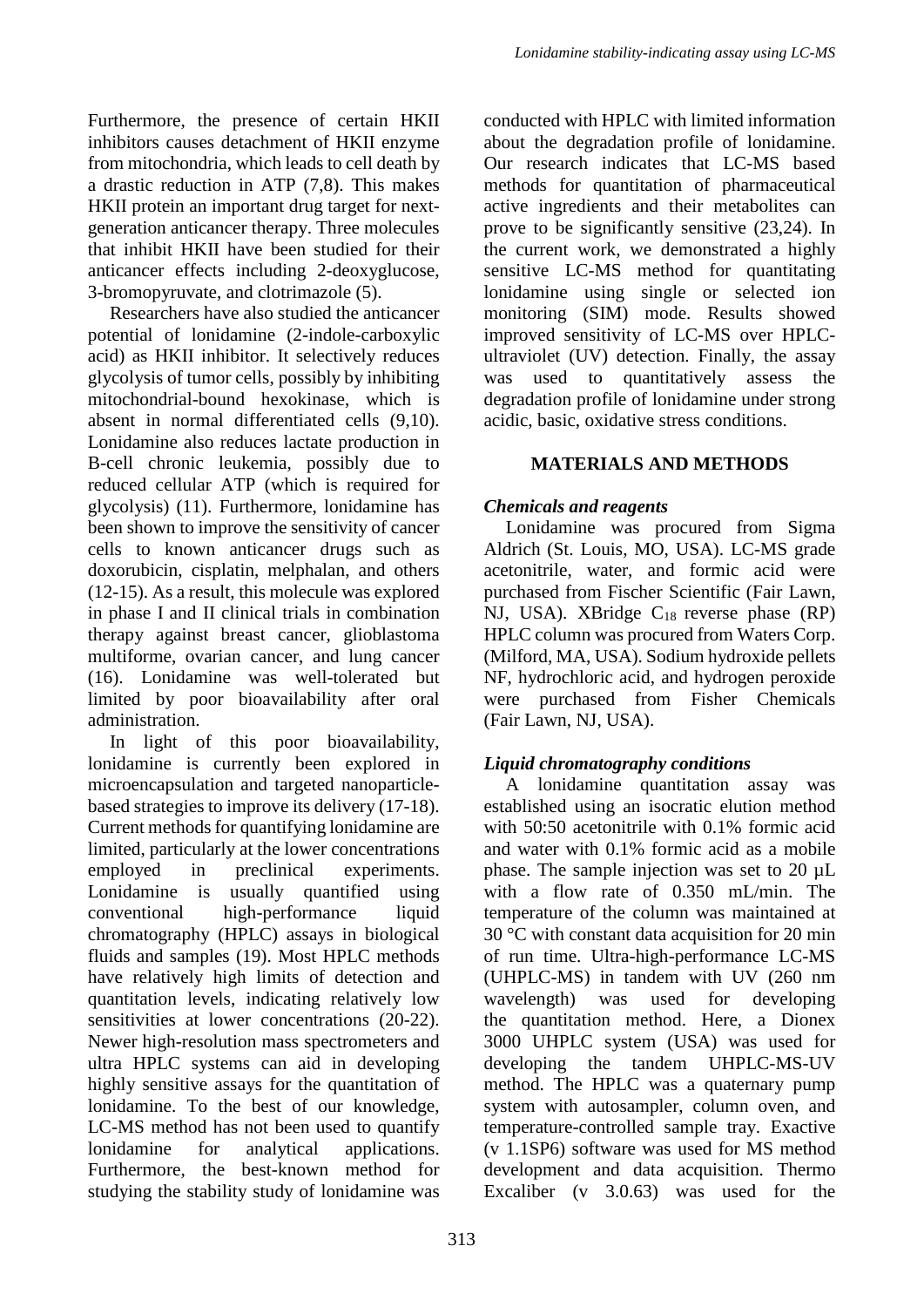integration of Chromeleon and Exactive for sample injections and LC-MS data acquisition in .raw format.

# *Mass spectrometry conditions*

For identification of analyte (lonidamine) in solution eluting out of the HPLC column, a mass scanning range of 100 to 322 m/z was used. All scans were performed under positive ion mode. The sheath gas flow rate was maintained at 30 psi with an electron spray ionization voltage of 3.50 kV and a capillary temperature of 380 °C. Capillary, tube lens, and skimmer voltages were maintained at 45, 85, and 18 V, respectively. These parameters were adjusted using the auto-tune function of Thermo Exactive (v. 1.1 Sp6) software by direct infusion of lonidamine in the mass spectrometer. Using this function, the software automatically adjusts the parameters mentioned above to optimize the signal-to-noise (S/N) ratio (around  $10<sup>7</sup>$  units) for lonidamine. Hence, an offline MS method was developed for the identification of lonidamine, which was then integrated with LC to develop quantitation and stability-indicating methods.

# *Sample preparation*

Primary stocks of lonidamine were prepared in methanol (LC-MS grade) at a concentration of 1 mg/mL and stored at -20 °C. This aliquot was used for making secondary stock of 10 µg/mL. Later, the secondary stock solution was serially diluted in the concentration range of 10 to 10,000 ng/mL. All the serially diluted samples were stored at 4 °C for inter-day runs. All inter- and intra-day runs were performed at 20 °C. All the serially diluted samples were subjected to LC-MS-UV tandem runs.

# *Linearity*

A linearity curve (for LC-MS and HPLC-UV) was prepared for the calibration standard samples (10 to 10,000 ng/mL) using values from three independent day runs, with two repeated injection for each set,  $n = 6$  (3  $\times$ 2) injections. While developing the quantitation assay, the acceptable mean value of estimated concentration (% accuracy or recovery) for calibration and validation standards were kept within  $\pm$  15% to  $\pm$  20% of the theoretical value (25). The mean value of the lower limit of quantitation (LLOQ) was set within  $\pm$  10% coefficient of variance (CV). For other (higher) concentrations, this limit was set to  $\pm$  5% CV. According to Moorthy *et al*. at least 75% of the non-zero standards should meet these criteria and the linear coefficient of determination  $(r^2)$ should be  $\geq$  0.99 (26). A linear regression  $(Y = mX + C)$  equation was determined for both data sets from concentration *vs* area of calibration standards. A linear regression equation from LC-MS standard runs was used to determine the time-dependent degradation of lonidamine under various forced degradation conditions.

# *Validation and stability*

The quantitative method for LC-MS was validated for inter- and intra-day accuracy, %CV, and stability. Validation of the method was carried out using quality control (QC) standards of four random concentrations (80, 200, 3000, and 8000 ng/mL). Measurements were made for inter- and intra-day %CV and % accuracy. Furthermore, to check the stability of solutions, LC-MS analysis for lonidamine at various concentrations (20, 40, 500, and 10,000 ng/mL) were performed after freeze (-20°C) thaw cycles.

# *Acid degradation studies of lonidamine*

Preliminary studies have shown that lonidamine degrades at 1 µg/mL under 1 N HCl at 40 °C (28,29). Hence to assess the rate of degradation and probable degradation peaks of lonidamine, it was subjected to forced degradation with 1 N HCl under 40 and 80 °C with a final volume of solution as 10 mL. Samples  $(100 \mu L)$  were withdrawn at specific time  $(0, 6, 24, 48, and 72 h)$  points, centrifuged at 15,700 *g* for 10 min, and subjected to LC-MS runs to identify probable degradation chromatograms.

# *Alkali degradation studies of lonidamine*

Similar to acidic degradation, lonidamine can also degrade under alkaline conditions. In order to assess the degradation process, lonidamine was treated with 1 N NaOH under 40 and 80 °C with a final volume (of solution) of 10 mL. Samples (100  $\mu$ L) were withdrawn at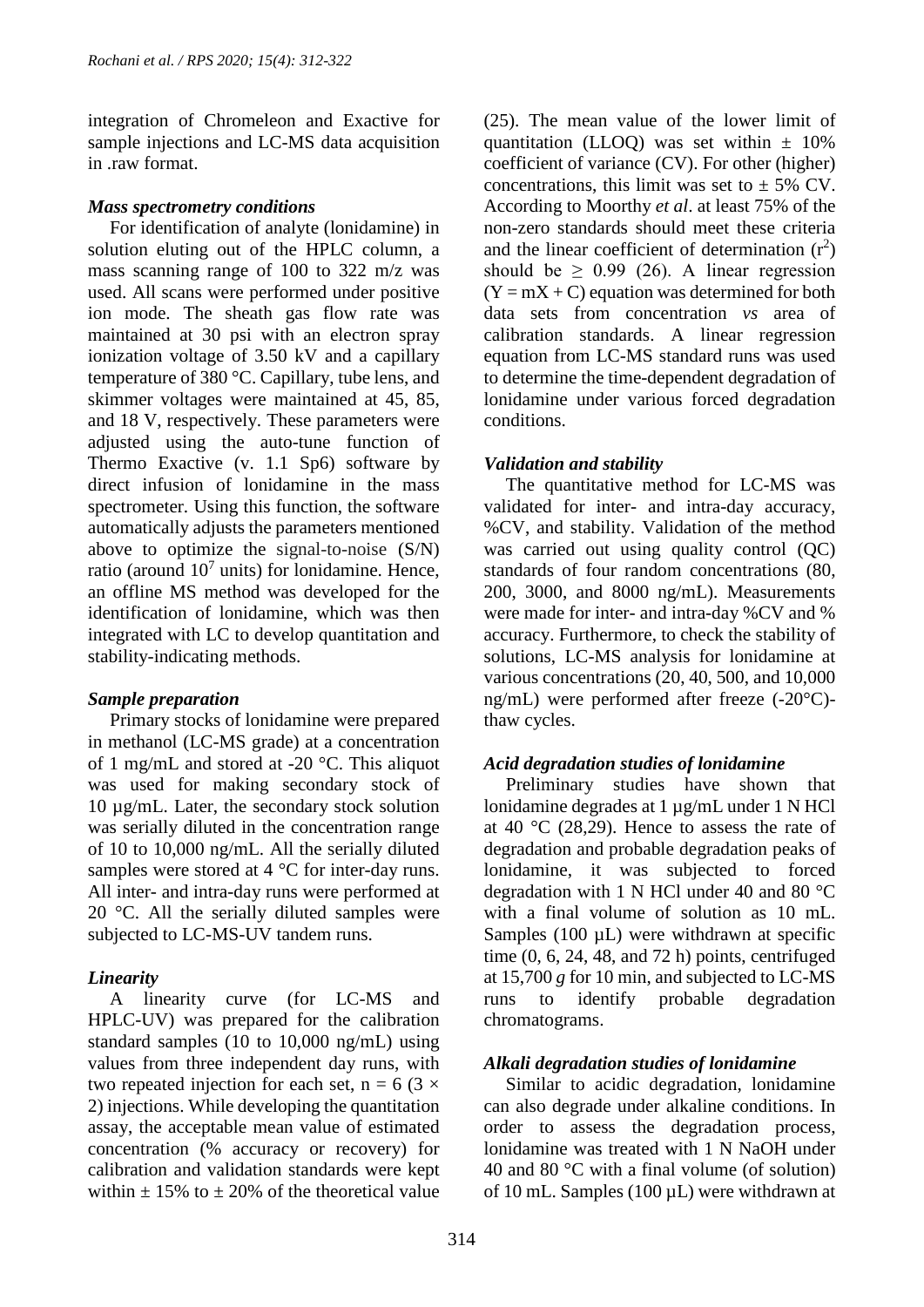specific time (0, 6, 24, 48, and 72 h) points, centrifuged at 15,700 *g* for 10 min, and subjected to LC-MS runs to identify probable degradation peaks in the chromatogram.

### *Oxidative degradation studies*

Finally, lonidamine was subjected to oxidizing degradation using concentrated  $H_2O_2$  with a sample volume of 10 mL (27,28). Samples were subjected to temperature treatment at 40 °C. Samples  $(100 \mu L)$  were withdrawn at specific time (0, 6, 24, and 48 h) points, centrifuged at 15,700 *g* for 10 min, and subjected to LC-MS runs to identify degradation profile.

#### *Statistical analysis*

Two tailed student's *t*-test was used for the comparative analysis between data of interest. Wherever possible data is presented as mean ± standard deviation along with the respective *P values*.

#### **RESULTS**

# *Method development for the quantitative determination of lonidamine*

The retention time of standard lonidamine was found to be  $12.34 \pm 0.4$  min with selected or targeted mass  $(M+H)$ <sup>+</sup> ion as 321.02 m/z, as shown in Fig. 1. The linearity equation  $(Y = 32792X)$  was established with correlation coefficient  $(r^2)$  0.9959. The average accuracy of inter- and intra-day run was found to be 88.14  $\pm$  0.568% to 115.577  $\pm$  0.469%, respectively. In the case of LC-MS method, although the signal intensity was detectable at 20 ng/mL, the % accuracy dropped below  $100 \pm 20\%$ . Hence, for LC-MS assay, 10 ng/mL and 20 ng/mL were considered as LLOD and LLOQ, respectively. The tandem UV absorbance linearity equation  $(Y = 162.86X)$  was also found to have  $r^2$  = 0.9999 with average accuracy in the range of  $90.84 \pm 6.60\%$  to  $100.90 \pm 0.31\%$ .



**Fig. 1.** Representative (A) TIC of lonidamine, (B) XIC-LC-MS chromatogram of lonidamine, (C) tandem HPLC-UV chromatogram, and (D) corresponding mass spectra of lonidamine with target mass ion (M+H)+ as 321.02 m/z. TIC, Total Ion chromatogram; XIC, extracted Ion chromatogram; LC-MS, liquid chromatography-mass spectrometry; HPLC, high-performance liquid chromatography; UV, ultraviolet.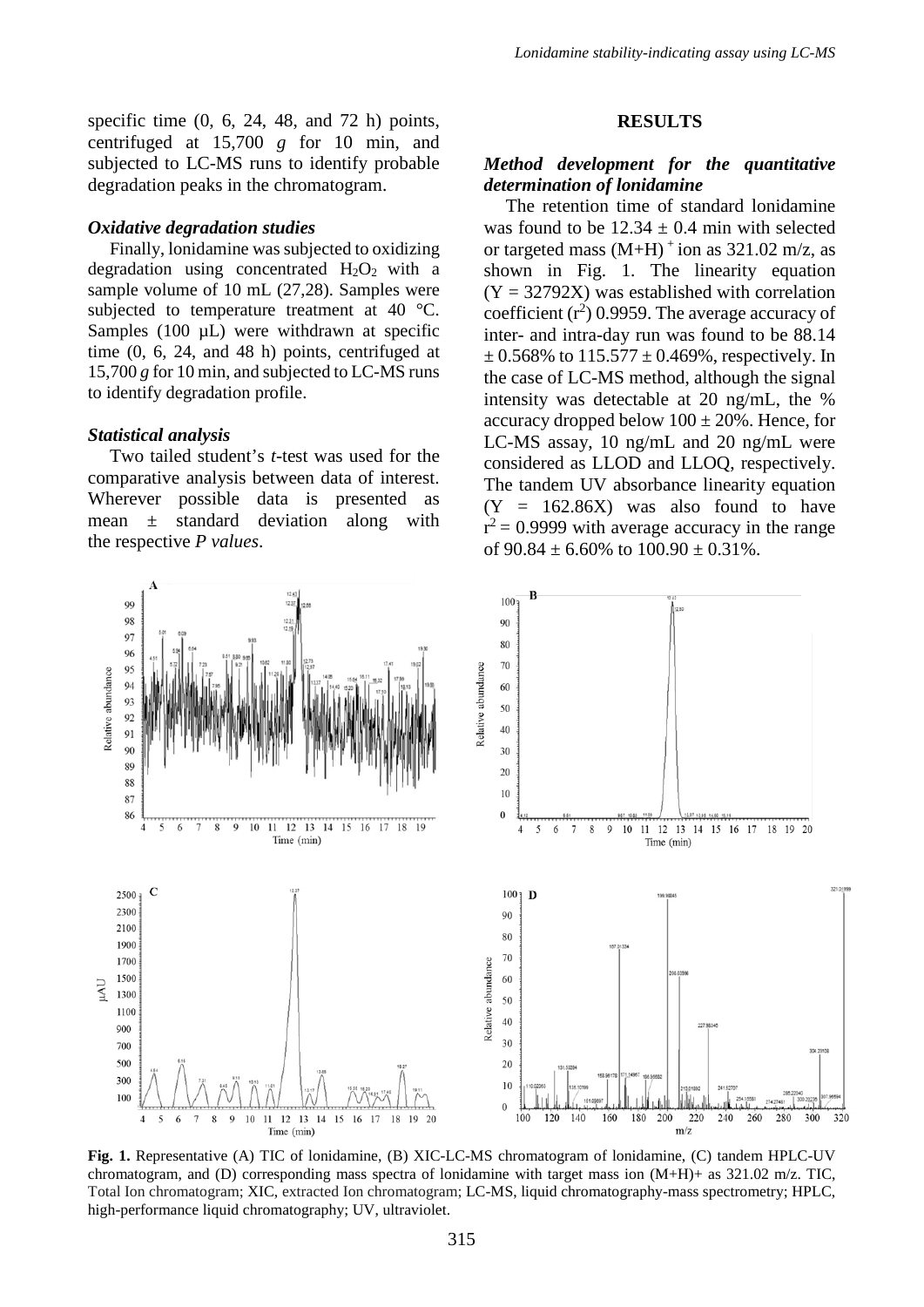**Table 1.** The CV and accuracy for the calibration standards used for plotting calibration curves for lonidamine using LC-MS runs, and tandem HPLC runs of lonidamine (with UV base detection) for its quantitation. Detection for the drug molecule was carried out at 230 nm wavelength.

| <b>LC-MS</b>   |                    |                         |                    |                          |                    |                    |
|----------------|--------------------|-------------------------|--------------------|--------------------------|--------------------|--------------------|
| Con.           | Inter-day, $n = 6$ |                         | Intra-day, $n = 2$ |                          | Accuracy $(\% )$   | Accuracy $(\% )$   |
| (ng/mL)        | CV(%)              | $Area \pm SD$           | CV(%)              | $Area \pm SD$            | Inter-day, $n = 6$ | Intra-day, $n = 2$ |
| 20             | 1.61               | $412178 \pm 6618$       | 3.56               | $416858 \pm 14826$       | $62.85 \pm 1.01$   | $63.56 \pm 2.26$   |
| 40             | 2.28               | $1314465 \pm 29937$     | 2.23               | $1335634 \pm 29745$      | $100.21 \pm 2.28$  | $101.82 \pm 2.27$  |
| 50             | 1.28               | $1693037 \pm 21619$     | 1.01               | $1708324 \pm 17188$      | $103.30 \pm 1.32$  | $104.19 \pm 1.05$  |
| 100            | 1.30               | $2877082 \pm 37260$     | 3.15               | $2903429 \pm 91380$      | $87.74 \pm 1.14$   | $88.54 \pm 2.79$   |
| 500            | 0.74               | $18570382 + 138042$     | 2.10               | $18667992 \pm 392568$    | $113.26 \pm 0.84$  | $113.86 \pm 2.39$  |
| 1000           | 1.27               | $37098195 \pm 471480$   | 1.81               | $37431582 \pm 678901$    | $113.13 \pm 1.44$  | $114.15 \pm 2.07$  |
| 2000           | 0.81               | $75582289 \pm 615255$   | 1.36               | 76017341 + 1030986       | $115.24 + 0.94$    | $115.91 \pm 1.57$  |
| 5000           | 1.25               | $177493941 \pm 2220627$ | 1.68               | $179064161 \pm 3005901$  | $108.25 \pm 1.35$  | $109.21 \pm 1.38$  |
| 10000          | 0.87               | $318617153 \pm 2779019$ | 4.16               | $320582216 \pm 13341608$ | $97.16 \pm 0.85$   | $97.76 \pm 4.07$   |
| <b>HPLC-UV</b> |                    |                         |                    |                          |                    |                    |
| 100            | 124.7              | $8032 + 10020$          | 141.4              | $4836 + 6840$            | $49.32 \pm 61.57$  | $29.67 + 42.00$    |
| 500            | 7.12               | $80743 \pm 5746$        | 0.41               | $81475 \pm 338$          | $99.16 + 7.05$     | $100.05 \pm 0.41$  |
| 1000           | 8.70               | $155543 \pm 13533$      | 8.13               | $140343 \pm 11411$       | $95.51 \pm 8.31$   | $86.17 \pm 7.01$   |
| 2000           | 0.39               | $325148 \pm 1266$       | 2.34               | $324296 + 7596$          | $99.82 \pm 0.38$   | $99.56 \pm 2.33$   |
| 5000           | 1.75               | $823416 + 14412$        | 1.61               | $819876 + 13223$         | $101.1 \pm 1.76$   | $100.68 \pm 1.62$  |
| 10000          | 1.08               | $1624961 \pm 17589$     | 1.09               | $1623112 \pm 17635$      | $99.78 \pm 1.07$   | $99.66 \pm 1.08$   |

Con., Concentration; SD, standard deviation; CV, Coefficient of variance; LC-MS, chromatography-mass spectrometry; HPLC, high-performance liquid chromatography; UV, ultraviolet.



**Fig. 2.** Representative XIC-LC-MS for (A) LLOD (S/N: 220) as 10 ng/mL and LLOQ (S/N: 945) as 20 ng/mL for lonidamine and (B) shows representative LLOD (S/N: 1) as 100 ng/mL and LLOQ (S/N:4) as 500 ng/mL for the HPLC-UV quantitation method. XIC, Extracted Ion chromatogram**;** LC-MS, liquid chromatography-mass spectrometry; LLOD, lower limit of detection; LLOQ, lower limit of quantitation; HPLC, high-performance liquid chromatography; UV, ultraviolet.

The accuracy% and CV% data for the linearity curve from LC-MS-UV tandem runs are summarized in Table 1. In case of HPLC-UV assay, the % accuracy dropped below  $100 \pm 20$  % at concentrations below 500 ng/mL. Hence, 100 ng/mL (49.32 % accuracy) and 500 ng/mL (99.15% accuracy) were considered as LLOD and LLOQ for the assay**.** The relative sensitivity of LC-MS (Fig. 2A) was found to be higher compared to HPLC-UV (Fig. 2B) detections. Hence, looking at the % accuracy values for both LC-MS and HPLC-UV runs, linearity curve was established in the range of 20 to 10,000 ng/mL and 500 to 1000 ng/mL, respectively.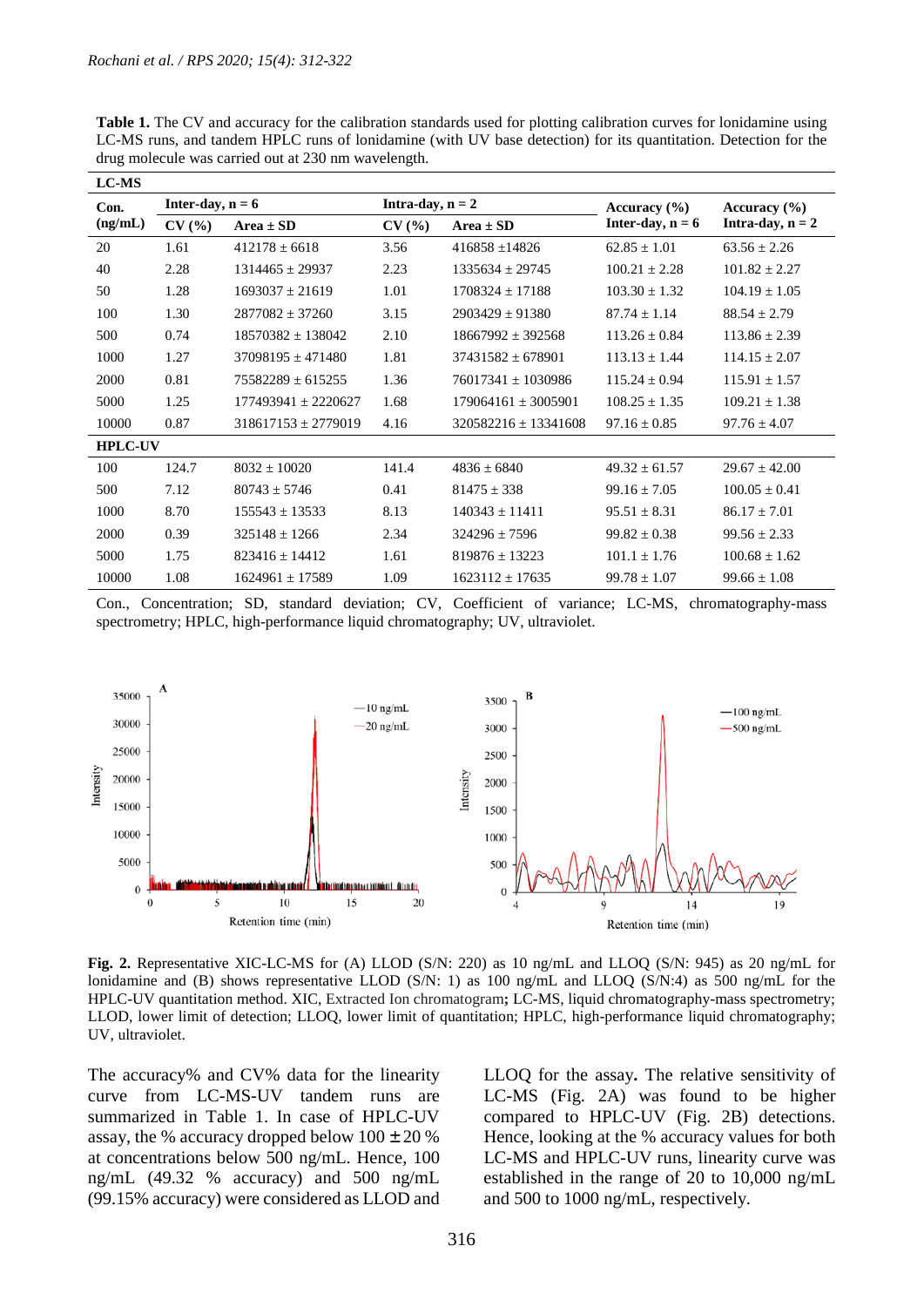| Con.<br>(ng/mL) | Inter-day, $n = 3$ |                       | Intra-day, $n = 2$ |                       | Accuracy $(\% )$    | Accuracy $(\% )$    |
|-----------------|--------------------|-----------------------|--------------------|-----------------------|---------------------|---------------------|
|                 | CV(%)              | $Area \pm SD$         | CV(%)              | $Area \pm SD$         | Inter-day $(n = 3)$ | Intra-day $(n = 2)$ |
| -80             | 2.871              | $2742049 + 78827$     | 0.17               | $2679149 + 4575$      | $104.52 + 3.00$     | $102.13 + 0.17$     |
| 200             | 2.26               | $7360566 + 166086$    | 4.48               | $7257893 + 324949$    | $112.23 + 2.53$     | $110.67 + 4.95$     |
| 3000            | 2.371              | $104886880 + 2482132$ | 1.75               | 102973246 +1801549    | $106.62 + 2.52$     | $104.67 + 1.83$     |
| 8000            | 1.82               | $246914062 + 4488524$ | 2.41               | $242932821 + 5858593$ | $94.12 + 1.71$      | $92.60 + 2.23$      |

**Table 2.** The CV and accuracy for random concentrations of lonidamine used for the validation of LC-MS based calibration curve.

Con., Concentration; SD, standard deviation, CV, Coefficient of variance; LC-MS, chromatography-mass spectrometry.



**Fig. 3.** (A) Degradation of lonidamine in 1 N HCl at 40 and 80 °C, respectively. \**P* < 0.05 indicates significant differences between every two points regarding their corresponding time pint. Overall data suggest that lonidamine was degraded significantly at 80°C under 1N HCl; (B and C) chromatograms of lonidamine at 40 and 80 °C, respectively, at specific time points showing the relative degradation pattern in 1 N HCl; and (D) chromatograms of probable degradation peak *vs* standard and blank 1 N HCl.

# *Validation and stability testing of LC-MS method for the quantitation of lonidamine*

The LC-MS method and the calibration curve were validated using random known concentrations of lonidamine. Table 2 shows the data (accuracy% and CV%) for the validation runs. The accuracy for interand intra-day runs was found to be in the range of 93.36  $\pm$  1.07% and 115.13  $\pm$ 2.50%, respectively. The intra- and inter-day validation results for random concentrations showed CV ( $<$  5%) in the range of  $0.99 \pm 1.16$ % to  $3.68 \pm 1.14\%$ . Furthermore, stability testing (for freeze-thaw cycles) of lonidamine solution using four additional random

concentrations showed accuracy around  $100 \pm 20\%$  and CV < 10% shown in Table 3. This indicates that the present method of LC-MS may serve to be optimum for the quantitation of degradation peaks in the stability-indicating method for lonidamine.

# *Forced degradation of lonidamine in the presence of strong acid.*

Due to exposure of lonidamine to 1 N HCl caused a time-dependent reduction in the concentration of the parent ion peak. This reduction was increased on a temperaturedependent basis as shown in Fig. 3.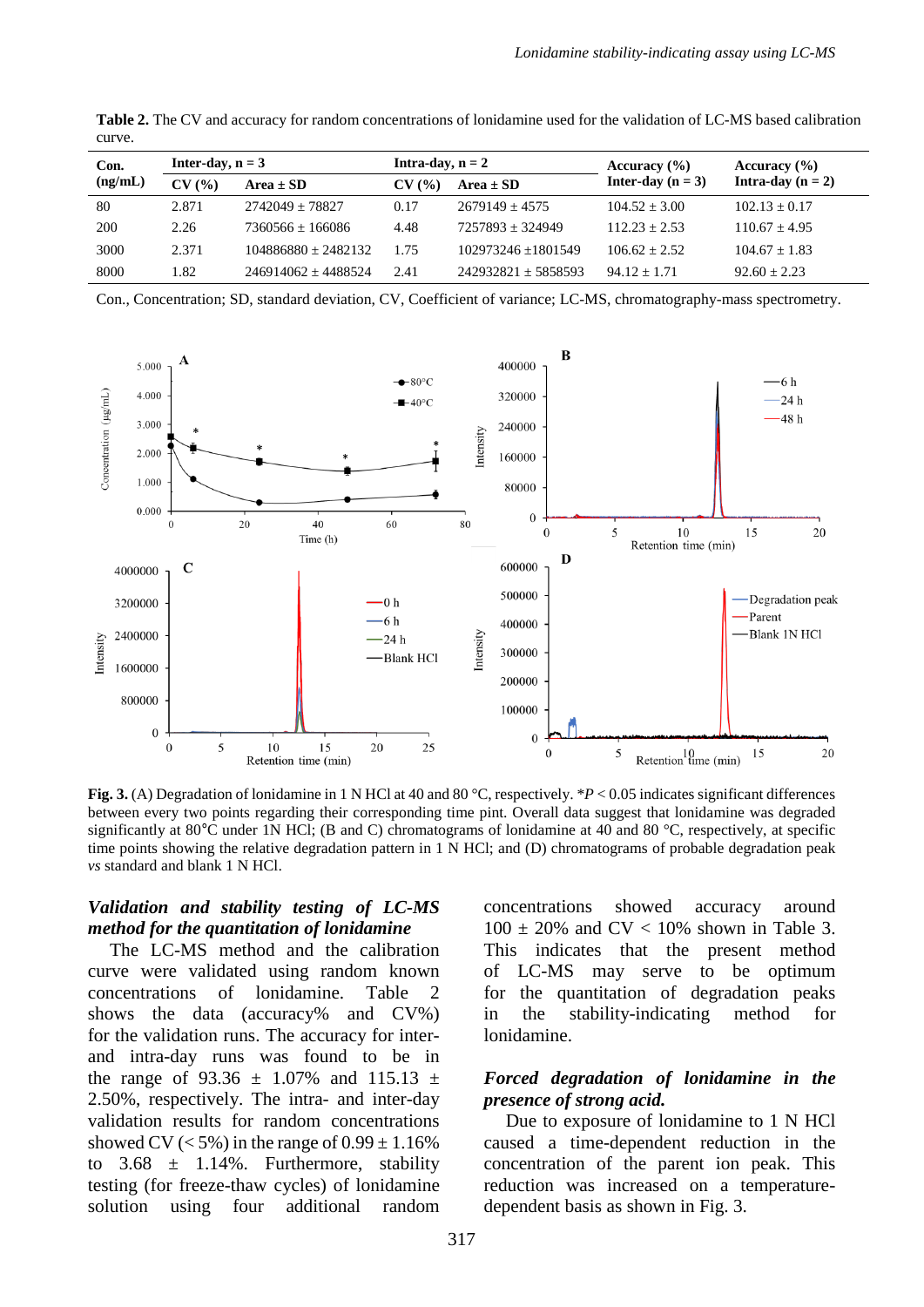| <b>Concentrations</b><br>(ng/mL) | CV(%)           | Accuracy $(\% )$ |
|----------------------------------|-----------------|------------------|
| 20                               | $3.41 + 0.60$   | $62.43 + 0.89$   |
| 40                               | $0.78 + 0.20$   | $99.19 + 0.30$   |
| 500                              | $1.59 + 0.20$   | $108.73 + 3.68$  |
| 10000                            | $4.89 \pm 0.22$ | $88.59 \pm 1.59$ |
|                                  |                 |                  |

**Table 3.** The CV and accuracy (from LC-MS runs) for random concentration for lonidamine after freezethaw cycles  $(n = 2)$ .

CV, Coefficient of variance; LC-MS, liquid chromatography-mass spectrometry.

The degradation of lonidamine was relatively higher at 80 °C ( $P < 0.05$ ) after 20 h of incubation. The overall degradation of lonidamine was significantly  $(P < 0.05)$  higher at 80 °C in comparison to 40 °C in 1 N HCl. Degradation peak was also identified in the mass range 276 to 277 m/z (Fig. 3) at the retention time of 1.88 min.

# *Forced degradation of lonidamine in the presence of a strong base*

As shown in Fig. 4, it was observed that lonidamine gets degraded in basic (1N NaOH) condition showed a temperature-independent effect. It was detected that parent ion peak quantitatively reduced upon incubation of lonidamine in 1N NaOH. Later, it got significantly degraded within the first 6 h  $(P < 0.05)$  of incubation at both 40 and 80 °C. Insignificant ( $P > 0.05$ ), temperature-dependent difference was observed in the degradation profile of lonidamine in presence of 1 N NaOH. There was a subsequent rise in the degradation peak (Fig. 4) around 1.66 min for a mass range of 172 to173 m/z.

### *Forced degradation of lonidamine in the presence of a strong oxidizing agent*

As shown in Fig. 5, lonidamine gets forced degraded at 40 °C temperature in a time-dependent manner with  $P < 0.05$ . It was noted that lonidamine gets degraded by the end of a  $48-h$  ( $P < 0.05$ ) time point. The lonidamine peak gets significantly reduced at a 48-h time point and consequently the presence of production (171 to 172 m/z) peak increases around  $Rt = 1.60$  min.



**Fig. 4.** (A) Time- and temperature-dependent degradation of lonidamine in the presence of 1 N NaOH. Although it shows complete degradation within first 6 to 24 h of incubation (\*\**P* < 0.01), no temperature-dependent effect was observed; (B) representative chromatograms of lonidamine showing time-dependent degradation of drug molecule in 1 N NaOH; and (C) degradation peak of lonidamine *vs* small standard peak for the drug and blank.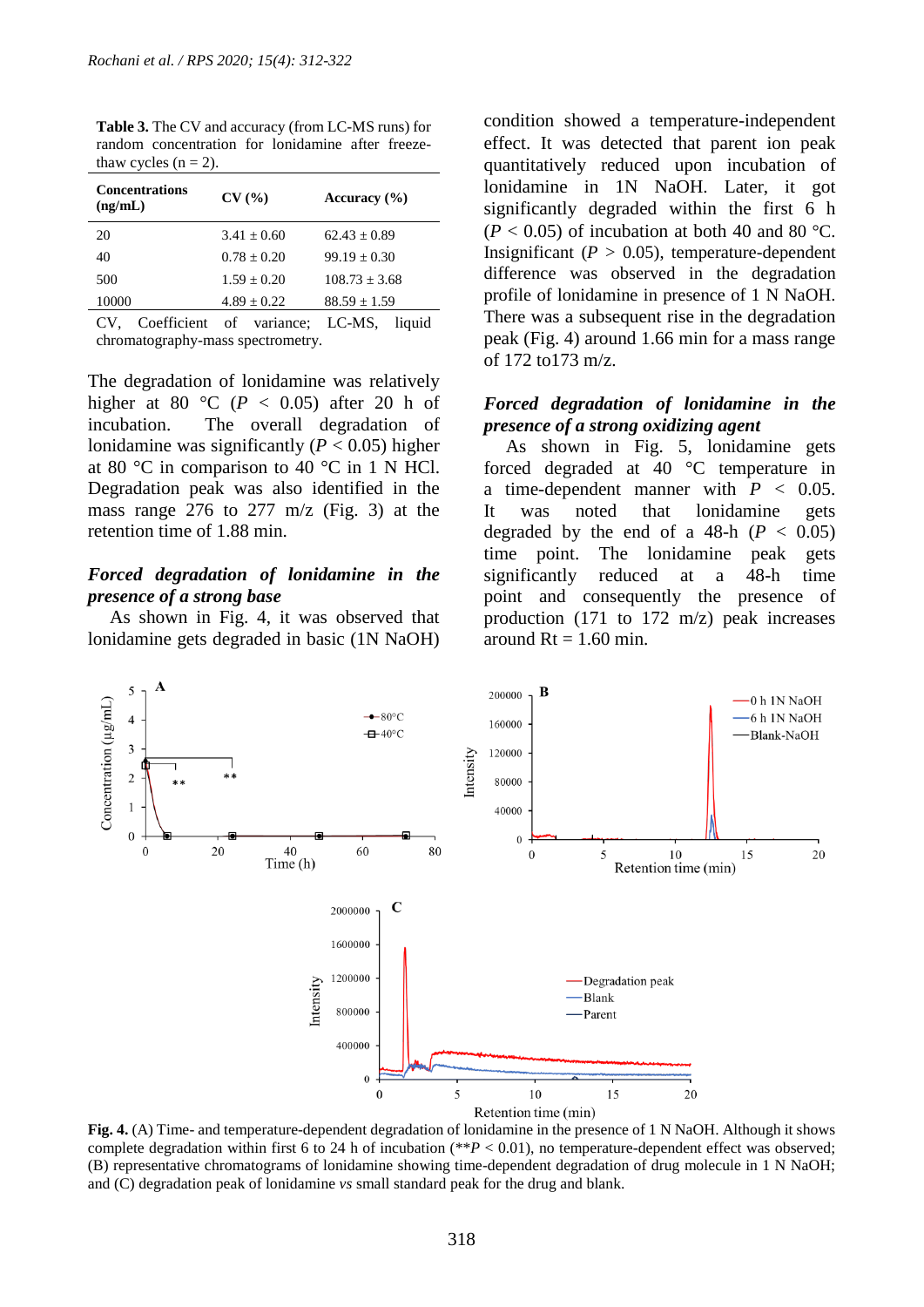

**Fig. 5.** (A) Significant time-dependent degradation of lonidamine in  $H_2O_2$  at 40°C with (B) representative chromatogram of lonidamine showing time-dependent degradation, and (C) chromatogram of probable degradation product of lonidamine *vs* standard and blank H<sub>2</sub>O<sub>2</sub>. \**P* ≤ 0.05 and \*\*\**P* ≤ 0.001 indicate significant differences.

#### **DISCUSSION**

Lonidamine is a hydrophobic anticancer molecule. A quantitation assay for lonidamine was developed using reverse phase chromatography. Lonidamine standards were subjected to LC-MS-UV runs using conventional isocratic elution chromatography with 50:50 water: acetonitrile with 0.1% formic acid. The present LC-MS based quantifiable method for lonidamine is sensitive for detections and quantitation in the nanogram concentration range (21). A UV based detection of eluting lonidamine (10 to 10000 ng/mL) standards were also used in tandem with mass spectrometer detection. Our results indicated that UV based HPLC detection could only provide accurate outcomes in the concentration range of 500 to 10000 ng/mL with a  $CV < 10\%$ (Table 1). This observation and results are consistent with previously published work with low injection volumes (21). The result suggested that tandem HPLC-UV had higher values for lower limit of detection (LLOD), and the lower limit of quantitation (LLOQ) (Fig. 2B) as compared to LC-MS (Fig. 2A). This also confirms that the current LC-MS method

provided a significant improvement over previous HPLC based UV detection methods by detecting and quantitating lower concentrations (19,22). Ioele *et al.* (21) provided an HPLC method with a linear calibration range of 0.5 to 50 µg/mL for lonidamine that was used for the qualitative impurity analysis which had relatively, higher LLOD and LLOQ values compared to the present study. Whereas, this study provided an online LC-MS method using high-resolution mass spectrometers systems with high sensitivity in mass detection with  $< 0.5$  ppm error as compared to previously reported runs on HPLC and followed by separate GC-MS based confirmation of masses. Milane *et al.* (22) reported HPLC method for simultaneous estimation of lonidamine and paclitaxel from plasma and tissue samples of animals, where LLOD and LLOQ of 64 and 80 ng/mL was reported. Whereas, the present study data shows that with LC-MS method can go as low to 10 and 20 ng/mL for LLOD and LLOQ values. The previously published HPLC methods were not stability-indicating in nature. However, it showed that simple isocratic HPLC methods could be used for the efficient estimation of lonidamine in a complex matrix.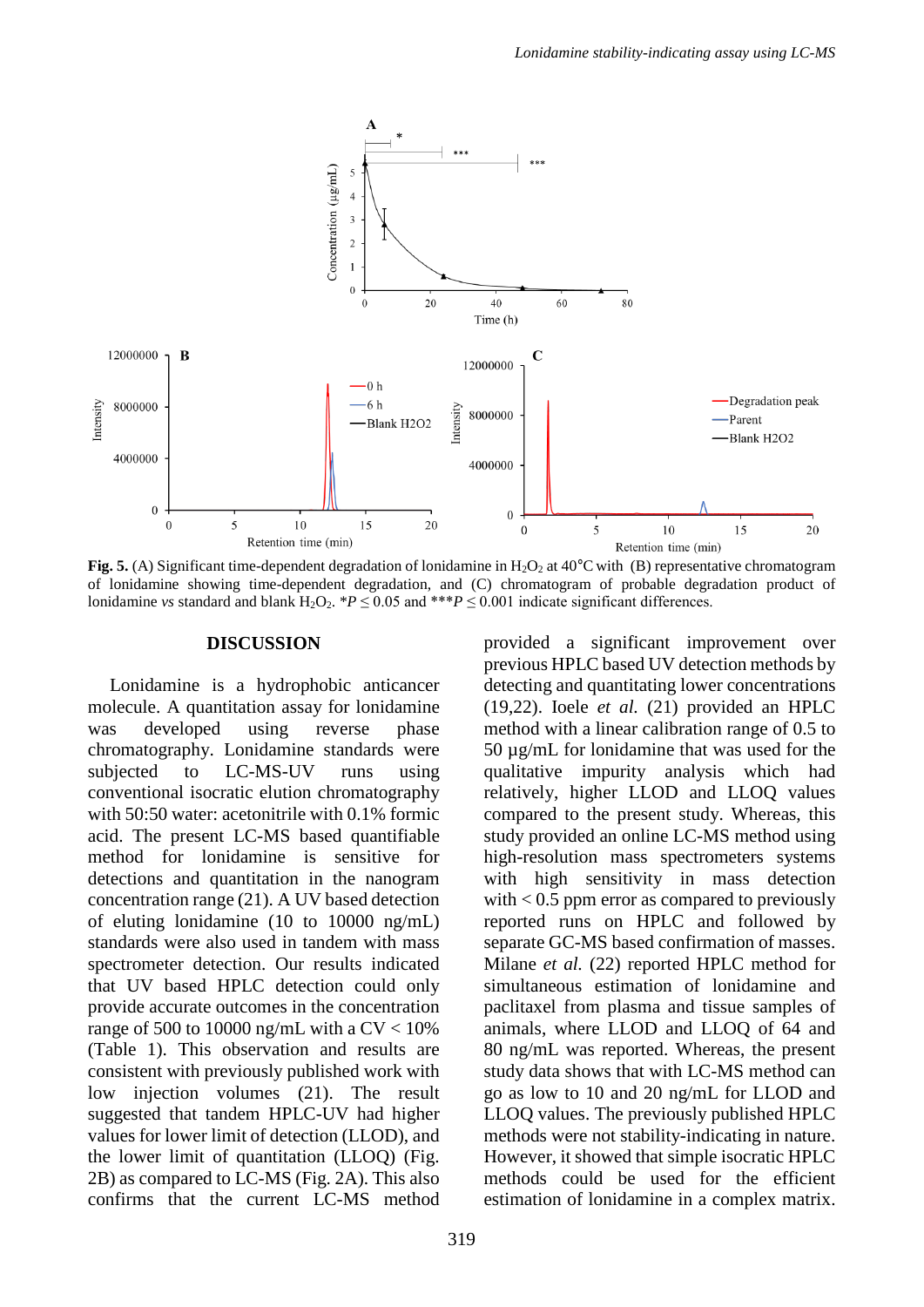To the best of our knowledge, this is the first reported LC-MS method for studying the degradation of lonidamine. This indicated that the present LC-MS method provides a simple robust and high sensitivity-based edge for mapping force degradation rates of lonidamine under various stress conditions.

The LC-MS (without UV detections) based linearity curve obtained for lonidamine described above were subjected to validation study using random (low, medium, high, and ultra-high) concentration ranges, as shown in Table 2. Intra- and inter-day validation results for random concentrations showed  $CV < 5\%$ . The accuracy% for these validation standards for inter- and intra-day was found to be around  $100 \pm 20\%$ . These studies indicated that the calibration curves are robust and with high accuracy as per the ICH guidelines and previously published reports (24,29-31). Linearity and validation study of linearity provides a necessary baseline for the stability of drug under ambient room temperature conditions. Further, the stability test for four random concentrations (Table 3) also supported the validation data performed by carrying out freeze-thaw cycles. It was observed that the lonidamine molecule has excellent stability at freezing and ambient room temperature at low and high concentrations, which is consistent with the previous report (21). Hence, the LC-MS based sensitive quantitation assay could be used for further analysis of the degradation of lonidamine under various forced degradation conditions.

Previous studies have shown that lonidamine (solid and solution) degrades in the presence of heat and light. It provides the necessary information to show that this molecule in the solution state is thermally stable at 21 and 40 °C. Lonidamine thermally stressed at 70 °C shows the degradation peak of the drug. Whereas, the solid lonidamine showed high stability at 60 and 100 °C and authors were able to perform only a small part of forced degradation studies (17,27). The detailed understanding of the stability of the lonidamine solution state in the presence of an external stress inducer becomes important. Hence, we performed temperature-dependent degradation of lonidamine in the presence of strong acidic

(1 N HCl), basic (1 N NaOH), and oxidizing  $(H<sub>2</sub>O<sub>2</sub>)$  conditions.

To quantitatively estimate the degradation profile of lonidamine in the presence of a strong acid, we placed two vials containing 10 mL of acidified (treated with 1 N HCl) lonidamine solution in a water bath maintained at 40 and 80 °C. A time-dependent decrease in the concentration of lonidamine could be observed in Fig. 3A. There was a significant increase in the degradation rate due to a temperature increase to 80 °C. This could also be confirmed from the stepwise reduction in lonidamine LC-MS chromatogram peaks under two temperature conditions, as shown in Fig. 3B and C. This indicates that the degradation rate of lonidamine could get affected by high temperatures and strong acid. Lonidamine is degraded under temperature-dependent acid hydrolysis, and degradation peaks were also identified. The degradation peaks for lonidamine after 24 h is shown in Fig. 3D.

Further, a strong degradation of the lonidamine solution was observed with 1 N NaOH. It was observed that a strong base could cause significant damage to the structural integrity of lonidamine (Fig. 4A and B). Later, there was a dramatic reduction in the peak of lonidamine and a subsequent rise in the degradation peak (Fig. 4C). However, all the values are lesser then quantitation limits, hence we can consider complete degradation of the lonidamine.

Lonidamine degraded at both 40 and 80 °C under acidic and basic conditions. Taking this factor into consideration, lonidamine was treated with  $H_2O_2$  and incubated at 40 °C in a water bath. The degradation rate of lonidamine was assessed at predetermined time points as shown in Fig. 5A and B. There was a significant degradation by the end of the 48-h time point. A degradation peak could be mapped as shown in Fig. 5C. The present LC-MS method could detect both the parent and degradation peaks (in the presence of 1 N HCl, 1 N NaOH, and  $H_2O_2$ ) in a single run. The peaks of the parent ion remained uninterrupted by degradation.

The estimation of degradation chromatogram was carried out in an extremely accurate manner with an error of  $< 0.5$  ppm. These results showed that lonidamine gets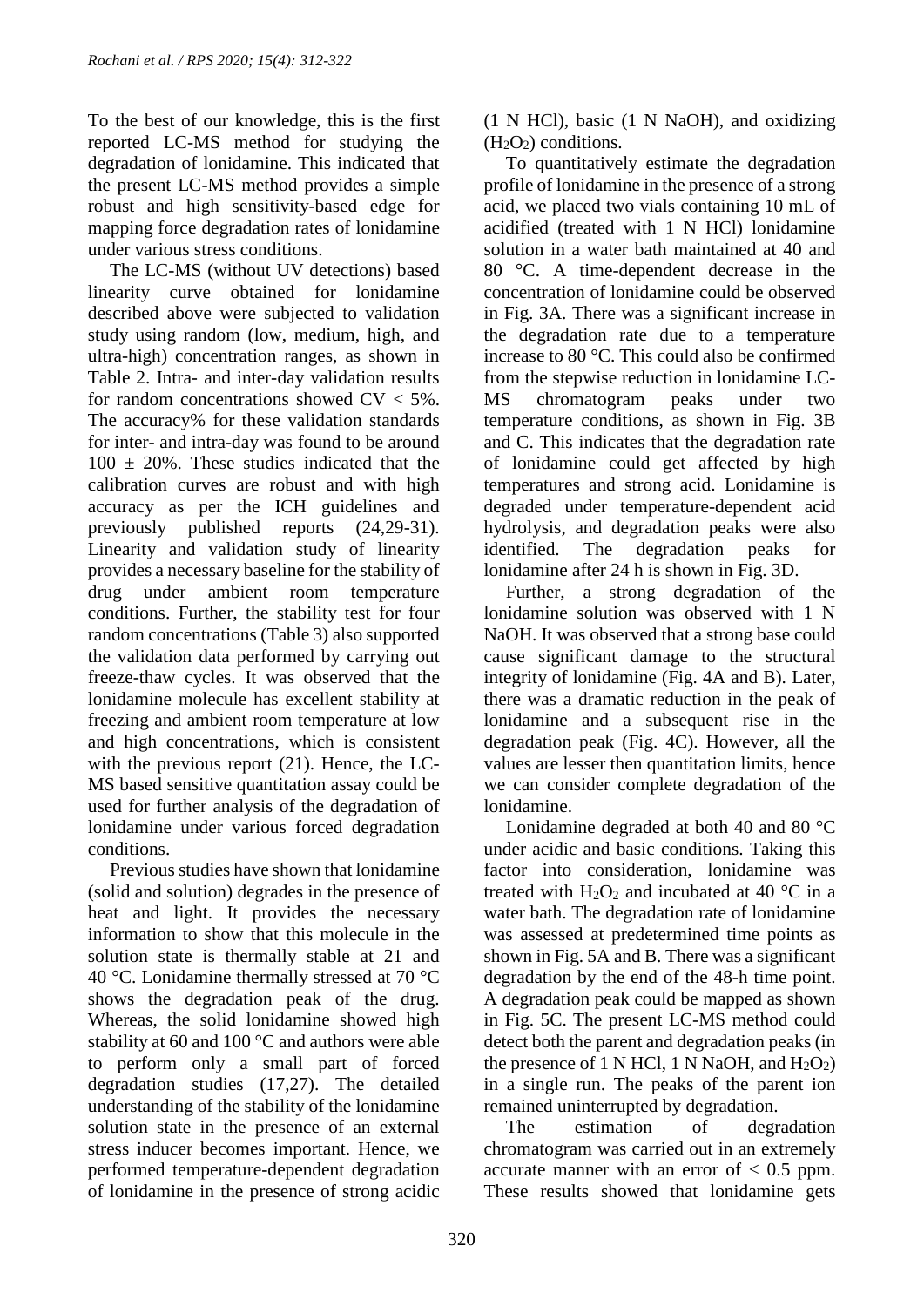degraded in the presence of an acid, base, and strong oxidation conditions. Moreover, it was possible to detect the degradation peak of the parent molecule, which indicates that the LC-MS method presented in this study is stability indicating for lonidamine.

# **CONCLUSION**

A highly sensitive, robust, and reproducible LC-MS method was developed with quantitation and detection limits in nanogram concentrations. The LLOD and LLOQ for LC-MS detection of lonidamine were found to be significantly better than the conventional HPLC-UV based detections and quantitation. Our results suggest that the current method is stability-indicating as it can map the degradation profile for lonidamine, with order degradation as 1 N NaOH >  $H_2O_2 > 1$  N HCl. The stability-indicating method can help in studying the stability of formulations of lonidamine; currently being compounded for various clinical trials and future preclinical investigations.

### **ACKNOWLEDGEMENTS**

This work was financially supported by NIH under Grant No. R01EB023926. We would like to sincerely thank Ms. Jennifer Wilson, Office for Professional Writing, Publishing, & Communication, Thomas Jefferson University for thoroughly reading and correcting the manuscript.

# **CONFLICT OF INTEREST STATEMENT**

All authors declare no conflict of interest in this study.

# **AUTHORS' CONTRIBUTION**

G. Kaushal, J. Eisenbery, B.E. Oeffinger, and M. Wheatley contributed to the development of the concept of this work. They provided necessary materials for conducting experiments for the work and helped to edit the manuscript; G. Kaushal and J. Eisenbery were supervisor and co-supervisor for this work, respectively. A.K. Rochani and G. Kaushal helped in designing experiments, data collection, analysis, writing, and editing the manuscript.

### **REFERENCES**

- 1. American Cancer Society, 2019. Available from: [https://www.cancer.gov/about](https://www.cancer.gov/about-cancer/understanding/statistics)[cancer/understanding/statistics.](https://www.cancer.gov/about-cancer/understanding/statistics)
- 2. National Cancer Statistics, 2019. Available from: [https://www.cancer.gov/about](https://www.cancer.gov/about-cancer/understanding/statistics)[cancer/understanding/statistics.](https://www.cancer.gov/about-cancer/understanding/statistics)
- 3. Semenza GL, Artemov D, Bedi A, Bhuwalla Z, Chiles K, Feldser D, *et al*. 'The metabolism of tumours': 70 years later. Novartis Found Symp. 2001;240:251-260.
- 4. Gatenby RA, Gillies RJ. Why do cancers have high aerobic glycolysis? Nat Rev Cancer. 2004;4(11): 891-899. DOI: 10.1038/nrc1478.
- 5. Zhang Y, Yang JM. Altered energy metabolism in cancer: a unique opportunity for therapeutic intervention. Cancer Biol Ther. 2013;14(2):81-89. DOI: 10.4161/cbt.22958.
- 6. Kim JS, Ahn KJ, Kim JA, Kim HM, Lee JD, Lee JM, *et al*. Role of reactive oxygen species-mediated mitochondrial dysregulation in 3-bromopyruvate induced cell death in hepatoma cells: ROS-mediated cell death by 3-BrPA. J Bioenerg Biomembr. 2008;40(6):607-618. DOI: 10.1007/s10863-008-9188-0.
- 7. Liemburg-Apers DC, Willems PH, Koopman WJ, Grefte S. Interactions between mitochondrial reactive oxygen species and cellular glucose metabolism. Arch Toxicol. 2015;89(8):1209-1226. DOI: 10.1007/s00204-015-1520-y.
- 8. da-Silva WS, Gomez-Puyou A, de Gomez-Puyou MT, Moreno-Sanchez R, De Felice FG, de Meis L, *et al*. Mitochondrial bound hexokinase activity as a preventive antioxidant defense: steady-state ADP formation as a regulatory mechanism of membrane potential and reactive oxygen species generation in mitochondria. J Biol Chem. 2004;279(38): 39846-39855.

DOI: 10.1074/jbc.M403835200.

- 9. Pelicano H, Martin DS, Xu RH, Huang P. Glycolysis inhibition for anticancer treatment. Oncogene. 2006;25(34):4633-4646. DOI: 10.1038/sj.onc.1209597.
- 10. Nath K, Guo L, Nancolas B, Nelson DS, Shestov AA, Lee SC, *et al*. Mechanism of antineoplastic activity of lonidamine. Biochim Biophys Acta. 2016;1866(2):151-162.

DOI: 10.1016/j.bbcan.2016.08.001.

- 11. Cervantes-Madrid D, Romero Y, Duenas-Gonzalez A. Reviving lonidamine and 6-Diazo-5-oxo-L-norleucine to be used in combination for metabolic cancer therapy. Biomed Res Int. 2015;2015:690492,1-13. DOI: 10.1155/2015/690492.
- 12. Nath K, Guo L, Nancolas B, Nelson DS, Shestov AA, Lee SC, *et al*. Mechanism of antineoplastic